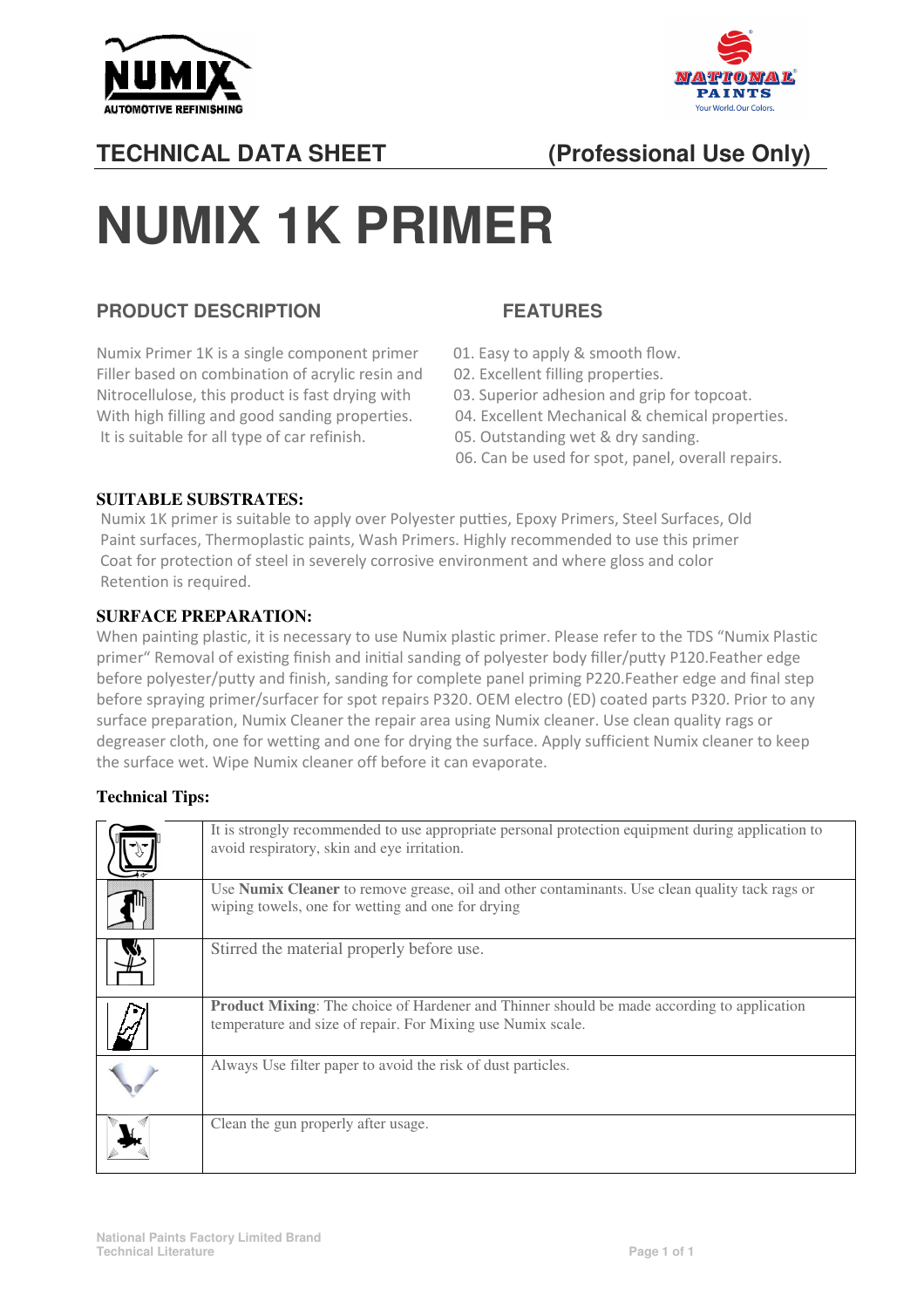



## **TECHNICAL DATA SHEET (Professional Use Only)**

| <b>TECHNICAL DATA</b>             |                                |  |  |  |
|-----------------------------------|--------------------------------|--|--|--|
| Color                             | Grey                           |  |  |  |
| Finish                            | Flat                           |  |  |  |
| Viscosity $(25^{\circ}C)$         | $20 - 25$ Poise                |  |  |  |
| Specific Gravity                  | $1.37 \pm 0.02$ (of mix)       |  |  |  |
| Solid by Weight %                 | 60 - 65 %                      |  |  |  |
| <b>Theoretical Spreading Rate</b> | $6 - 8$ m <sup>2</sup> /Liter  |  |  |  |
| <b>Flash Point</b>                | 25 °C when mixed               |  |  |  |
| Impact resistance (25 cm)         | 50 cm forward / 50 cm backward |  |  |  |
| Scratch resistance                | Pass                           |  |  |  |
| Bending test (15 mm)              | $7.5 - 10$ mm.                 |  |  |  |
| Water resistance (24 hrs) spot    | Pass                           |  |  |  |
| Volatile organic compounds (VOC)  | $450.0$ gm/liter               |  |  |  |

#### **PRODUCT PREPARATION:**

|  | <b>Mixing ratio</b>                      | Numix 1K Primer<br>Numix 2K Thinner                                                                                                        |       |                   | $\mathbf{1}$<br>0.7                                             |                                         |                                                 |
|--|------------------------------------------|--------------------------------------------------------------------------------------------------------------------------------------------|-------|-------------------|-----------------------------------------------------------------|-----------------------------------------|-------------------------------------------------|
|  | Pot life at 25°C                         | Standard                                                                                                                                   |       |                   | Not applicable                                                  |                                         |                                                 |
|  | Spray viscosity at $25^{\circ}$ C FORD 4 | DIN <sub>4</sub><br><b>AFNOR 4</b>                                                                                                         |       |                   | 32-36s<br>32-36s<br>34-38s                                      |                                         |                                                 |
|  | Spray equipment                          | Type of Gun<br><b>Gravity Feed</b><br>Suction feed<br><b>HVLP</b>                                                                          |       |                   | <b>Nozzle Size</b><br>$1.6 - 2.0$<br>$1.6 - 2.0$<br>$1.6 - 1.8$ | Distance<br>15-20<br>$15 - 20$<br>15-20 | Pressure<br>$2-3$ bar<br>$2-3$ bar<br>$1-2$ bar |
|  | <b>Number of coats</b>                   | 2,3 Depends on the job                                                                                                                     |       |                   |                                                                 |                                         |                                                 |
|  | <b>Flash time</b>                        | Till flat between coats                                                                                                                    |       |                   |                                                                 |                                         |                                                 |
|  | <b>DFT</b>                               | 45-50 microns $\approx$ 1.4 mils. Depends No. of coats                                                                                     |       |                   |                                                                 |                                         |                                                 |
|  | Drying time 25°C                         | Dry Dust free                                                                                                                              |       | Dry to Handel     |                                                                 | Dry to Sand                             | Recoating Interval                              |
|  |                                          | $3-5$ min.                                                                                                                                 |       | 10 min.           |                                                                 | 20-30 min.                              | 1 hrs                                           |
|  | <b>IR Drying</b>                         | <b>Half Power</b><br>Distance                                                                                                              |       | <b>Full Power</b> |                                                                 | *Guideline form short / Medium wave     |                                                 |
|  |                                          | 80 cm.                                                                                                                                     | 5 min |                   | 15-20 min                                                       | IR equipment                            |                                                 |
|  | <b>Daring sanding</b>                    | P400, P500 (we recommend to use black dry guide coat better results<br>and uniformly sanding)                                              |       |                   |                                                                 |                                         |                                                 |
|  | Wet sanding                              | Wet P600 - P800 Remove all traces of sanding dust.                                                                                         |       |                   |                                                                 |                                         |                                                 |
|  | <b>Note</b>                              | Respect 100 grit maximum jumps in dry sanding steps and 200 grit<br>maximum jumps in wet sanding steps. Use guide coat to control sanding. |       |                   |                                                                 |                                         |                                                 |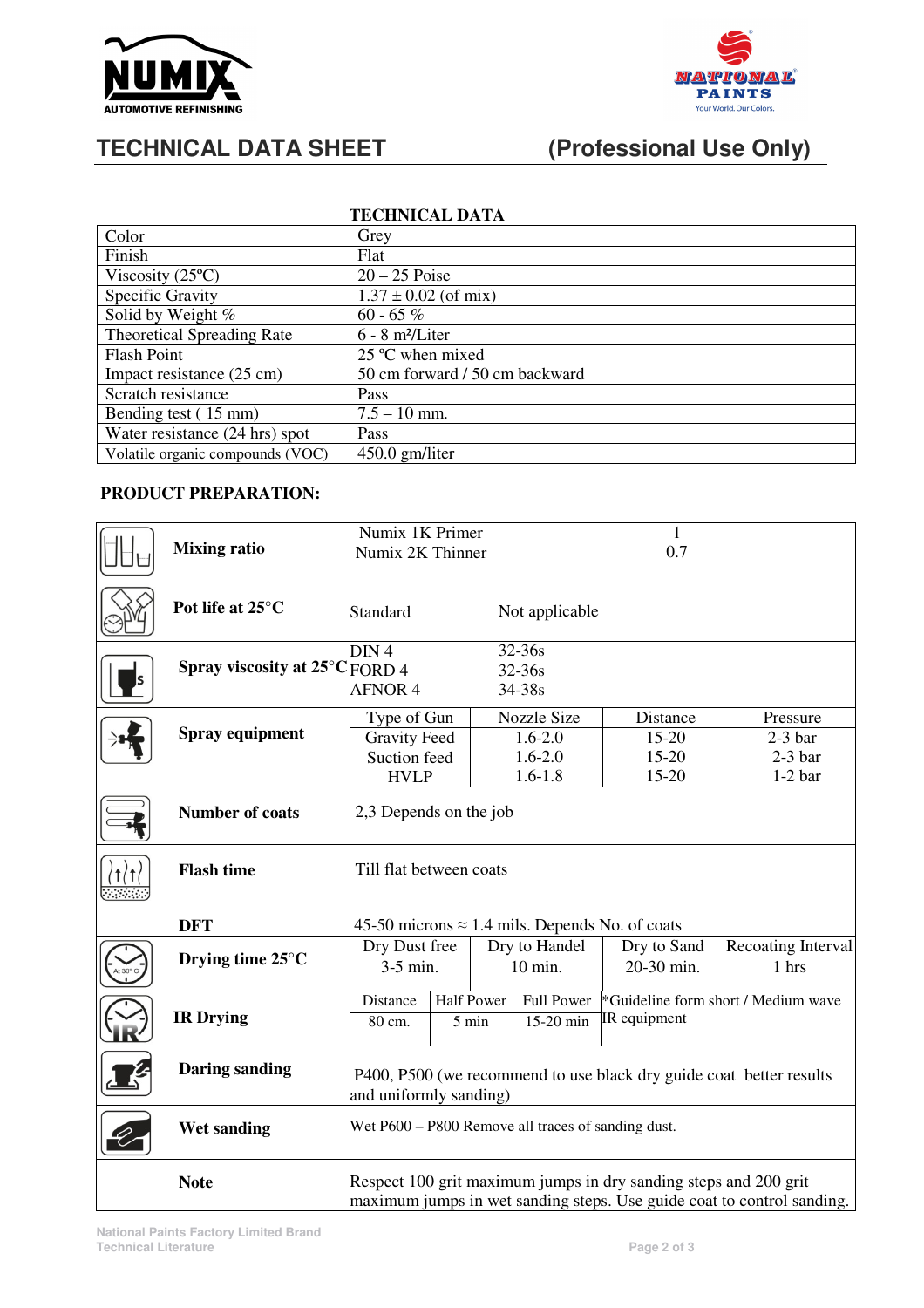



## **TECHNICAL DATA SHEET (Professional Use Only)**

#### **ADDITONAL DATA:**

The surface should be clean and dry at the time of application and its temperature must be above the dew point to avoid condensation. If wet sanding, allow water to evaporate. Apply heat to ensure water has evaporated to prevent humidity blistering overtime

#### **MISCELLANEOUS DATA**

| <b>STORAGE:</b>                  | The product must be stored according to National Regulations. The product should be kept in<br>cool and well ventilated place, protected from heat and direct sunlight at temp 5-35 °C.<br>Containers must be kept tightly closed.                                                                                                                                     |
|----------------------------------|------------------------------------------------------------------------------------------------------------------------------------------------------------------------------------------------------------------------------------------------------------------------------------------------------------------------------------------------------------------------|
| <b>SAFETY/</b><br><b>HEALTH:</b> | Ensure good ventilation during application and drying.<br>Avoid contact with skin and eyes. While painting it is advisable to wear eye protector. In<br>case of contact with eyes, rinse immediately with plenty of water and seek medical advice.<br>To remove splashes from skin; use soap and water or a recognized skin cleaner.<br>Keep out of reach of children. |

**NOTE: We warranty the quality of our product and this data sheet represents test results and practical experience obtained under controlled conditions. We reserve the right to change data without prior notice.** 

**National Paints Factory Limited Brand Technical Literature**